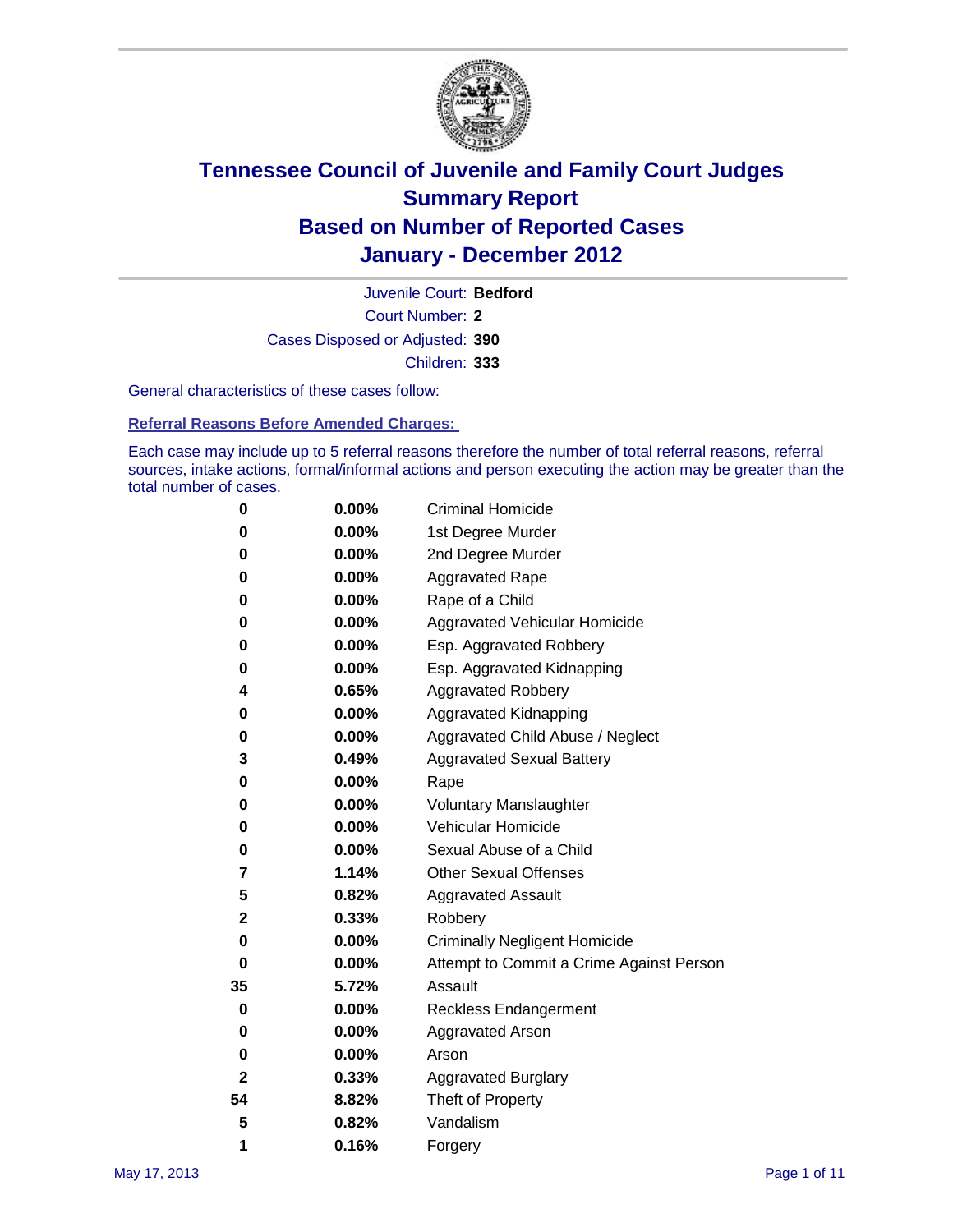

Court Number: **2** Juvenile Court: **Bedford** Cases Disposed or Adjusted: **390** Children: **333**

#### **Referral Reasons Before Amended Charges:**

Each case may include up to 5 referral reasons therefore the number of total referral reasons, referral sources, intake actions, formal/informal actions and person executing the action may be greater than the total number of cases.

| 0            | 0.00%  | <b>Worthless Checks</b>                                     |
|--------------|--------|-------------------------------------------------------------|
| 0            | 0.00%  | Illegal Possession / Fraudulent Use of Credit / Debit Cards |
| 8            | 1.31%  | <b>Burglary</b>                                             |
| 1            | 0.16%  | Unauthorized Use of a Vehicle                               |
| 0            | 0.00%  | <b>Cruelty to Animals</b>                                   |
| $\mathbf{2}$ | 0.33%  | Sale of Controlled Substances                               |
| 45           | 7.35%  | <b>Other Drug Offenses</b>                                  |
| 21           | 3.43%  | <b>Possession of Controlled Substances</b>                  |
| 3            | 0.49%  | <b>Criminal Attempt</b>                                     |
| 5            | 0.82%  | Carrying Weapons on School Property                         |
| 4            | 0.65%  | Unlawful Carrying / Possession of a Weapon                  |
| 1            | 0.16%  | <b>Evading Arrest</b>                                       |
| 0            | 0.00%  | Escape                                                      |
| 5            | 0.82%  | Driving Under Influence (DUI)                               |
| 42           | 6.86%  | Possession / Consumption of Alcohol                         |
| 3            | 0.49%  | Resisting Stop, Frisk, Halt, Arrest or Search               |
| 0            | 0.00%  | <b>Aggravated Criminal Trespass</b>                         |
| $\mathbf{2}$ | 0.33%  | Harassment                                                  |
| 0            | 0.00%  | Failure to Appear                                           |
| 0            | 0.00%  | Filing a False Police Report                                |
| 2            | 0.33%  | Criminal Impersonation                                      |
| 25           | 4.08%  | <b>Disorderly Conduct</b>                                   |
| 10           | 1.63%  | <b>Criminal Trespass</b>                                    |
| 4            | 0.65%  | <b>Public Intoxication</b>                                  |
| 0            | 0.00%  | Gambling                                                    |
| 96           | 15.69% | <b>Traffic</b>                                              |
| 0            | 0.00%  | <b>Local Ordinances</b>                                     |
| 0            | 0.00%  | Violation of Wildlife Regulations                           |
| 0            | 0.00%  | Contempt of Court                                           |
| 34           | 5.56%  | Violation of Probation                                      |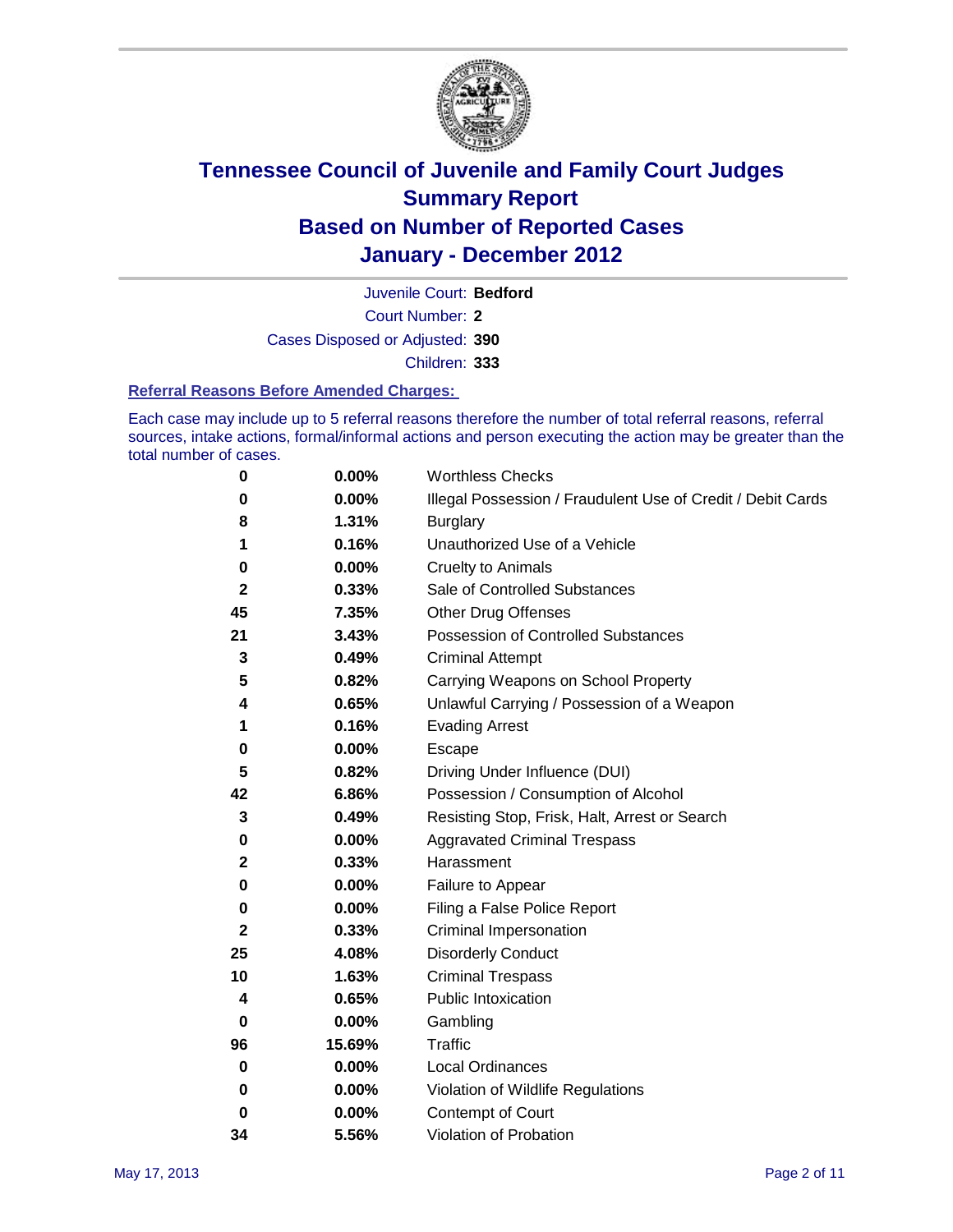

Court Number: **2** Juvenile Court: **Bedford** Cases Disposed or Adjusted: **390** Children: **333**

#### **Referral Reasons Before Amended Charges:**

Each case may include up to 5 referral reasons therefore the number of total referral reasons, referral sources, intake actions, formal/informal actions and person executing the action may be greater than the total number of cases.

| 1        | 0.16%    | Violation of Aftercare                 |
|----------|----------|----------------------------------------|
| 37       | 6.05%    | <b>Unruly Behavior</b>                 |
| 61       | 9.97%    | Truancy                                |
| 14       | 2.29%    | In-State Runaway                       |
| 1        | 0.16%    | Out-of-State Runaway                   |
| 4        | 0.65%    | Possession of Tobacco Products         |
| 4        | 0.65%    | Violation of a Valid Court Order       |
| 34       | 5.56%    | Violation of Curfew                    |
| 0        | 0.00%    | <b>Sexually Abused Child</b>           |
| $\bf{0}$ | 0.00%    | <b>Physically Abused Child</b>         |
| 0        | 0.00%    | Dependency / Neglect                   |
| 0        | 0.00%    | <b>Termination of Parental Rights</b>  |
| $\bf{0}$ | 0.00%    | <b>Violation of Pretrial Diversion</b> |
| 0        | 0.00%    | Violation of Informal Adjustment       |
| 0        | $0.00\%$ | <b>Judicial Review</b>                 |
| 0        | 0.00%    | <b>Administrative Review</b>           |
| 0        | 0.00%    | <b>Foster Care Review</b>              |
| 0        | 0.00%    | Custody                                |
| $\bf{0}$ | 0.00%    | Visitation                             |
| 0        | 0.00%    | Paternity / Legitimation               |
| 0        | 0.00%    | <b>Child Support</b>                   |
| 0        | 0.00%    | <b>Request for Medical Treatment</b>   |
| $\bf{0}$ | 0.00%    | <b>Consent to Marry</b>                |
| 25       | 4.08%    | Other                                  |
| 612      | 100.00%  | <b>Total Referrals</b>                 |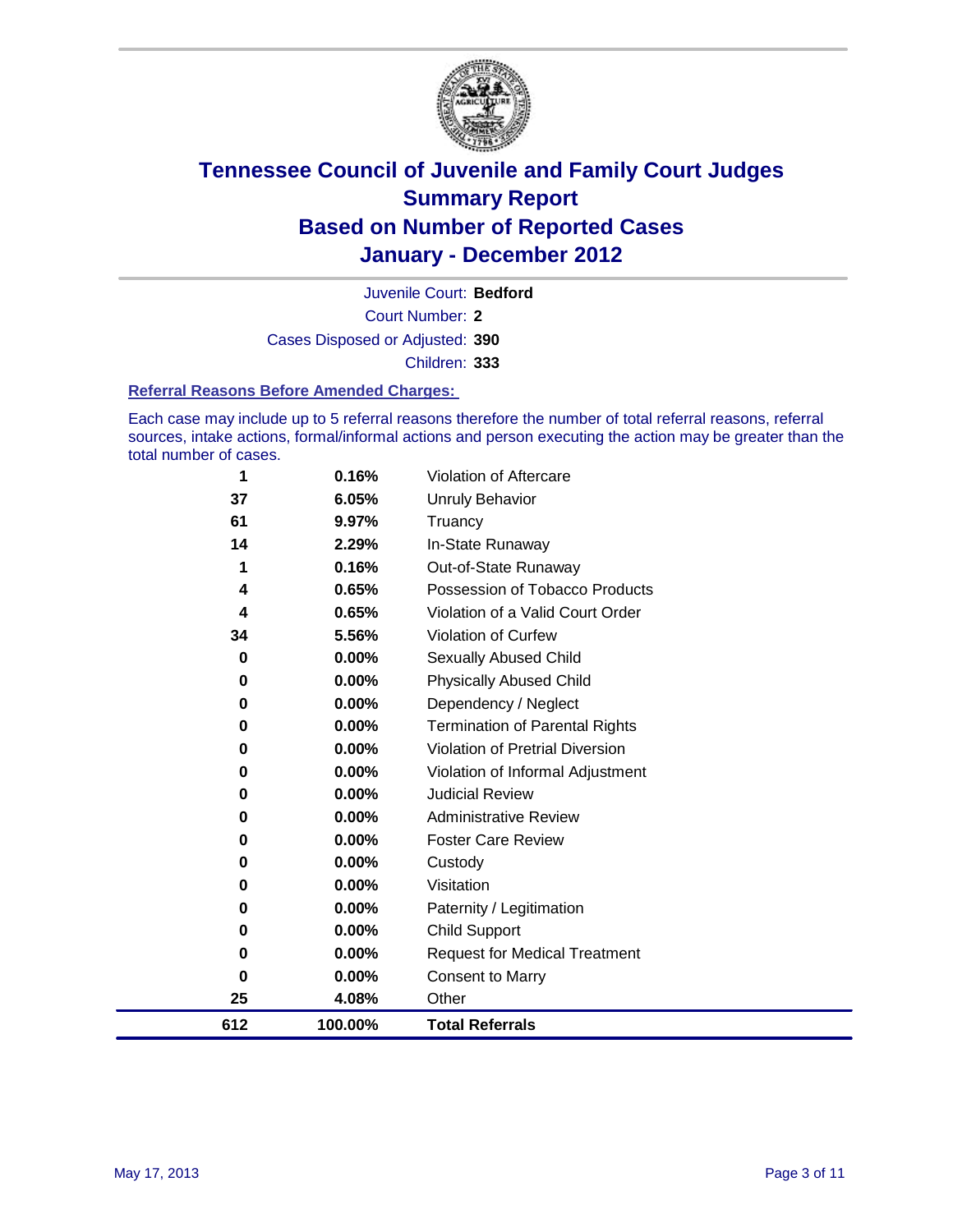

| Juvenile Court: Bedford    |                                 |                                   |  |  |
|----------------------------|---------------------------------|-----------------------------------|--|--|
|                            | <b>Court Number: 2</b>          |                                   |  |  |
|                            | Cases Disposed or Adjusted: 390 |                                   |  |  |
|                            | Children: 333                   |                                   |  |  |
| <b>Referral Sources: 1</b> |                                 |                                   |  |  |
| 436                        | 71.24%                          | Law Enforcement                   |  |  |
| 46                         | 7.52%                           | Parents                           |  |  |
| $\overline{\mathbf{4}}$    | 0.65%                           | <b>Relatives</b>                  |  |  |
| $\mathbf{2}$               | 0.33%                           | Self                              |  |  |
| 65                         | 10.62%                          | School                            |  |  |
| 0                          | 0.00%                           | <b>CSA</b>                        |  |  |
| 6                          | 0.98%                           | <b>DCS</b>                        |  |  |
| 0                          | 0.00%                           | Other State Department            |  |  |
| 0                          | 0.00%                           | <b>District Attorney's Office</b> |  |  |
| 26                         | 4.25%                           | <b>Court Staff</b>                |  |  |
| 4                          | 0.65%                           | Social Agency                     |  |  |
| 1                          | 0.16%                           | <b>Other Court</b>                |  |  |
| 22                         | 3.59%                           | Victim                            |  |  |
| 0                          | 0.00%                           | Child & Parent                    |  |  |
| 0                          | 0.00%                           | Hospital                          |  |  |
| 0                          | 0.00%                           | Unknown                           |  |  |
| $\bf{0}$                   | 0.00%                           | Other                             |  |  |
| 612                        | 100.00%                         | <b>Total Referral Sources</b>     |  |  |
|                            |                                 |                                   |  |  |

### **Age of Child at Referral: 2**

|     |          | <b>Total Child Count</b> |
|-----|----------|--------------------------|
| 0   | $0.00\%$ | <b>Unknown</b>           |
| 3   | 0.90%    | Ages 19 and Over         |
| 93  | 27.93%   | Ages 17 through 18       |
| 149 | 44.74%   | Ages 15 through 16       |
| 61  | 18.32%   | Ages 13 through 14       |
| 22  | 6.61%    | Ages 11 through 12       |
| 5   | 1.50%    | Ages 10 and Under        |
|     |          | 333<br>100.00%           |

<sup>1</sup> If different than number of Referral Reasons (612), verify accuracy of your court's data.

<sup>2</sup> One child could be counted in multiple categories, verify accuracy of your court's data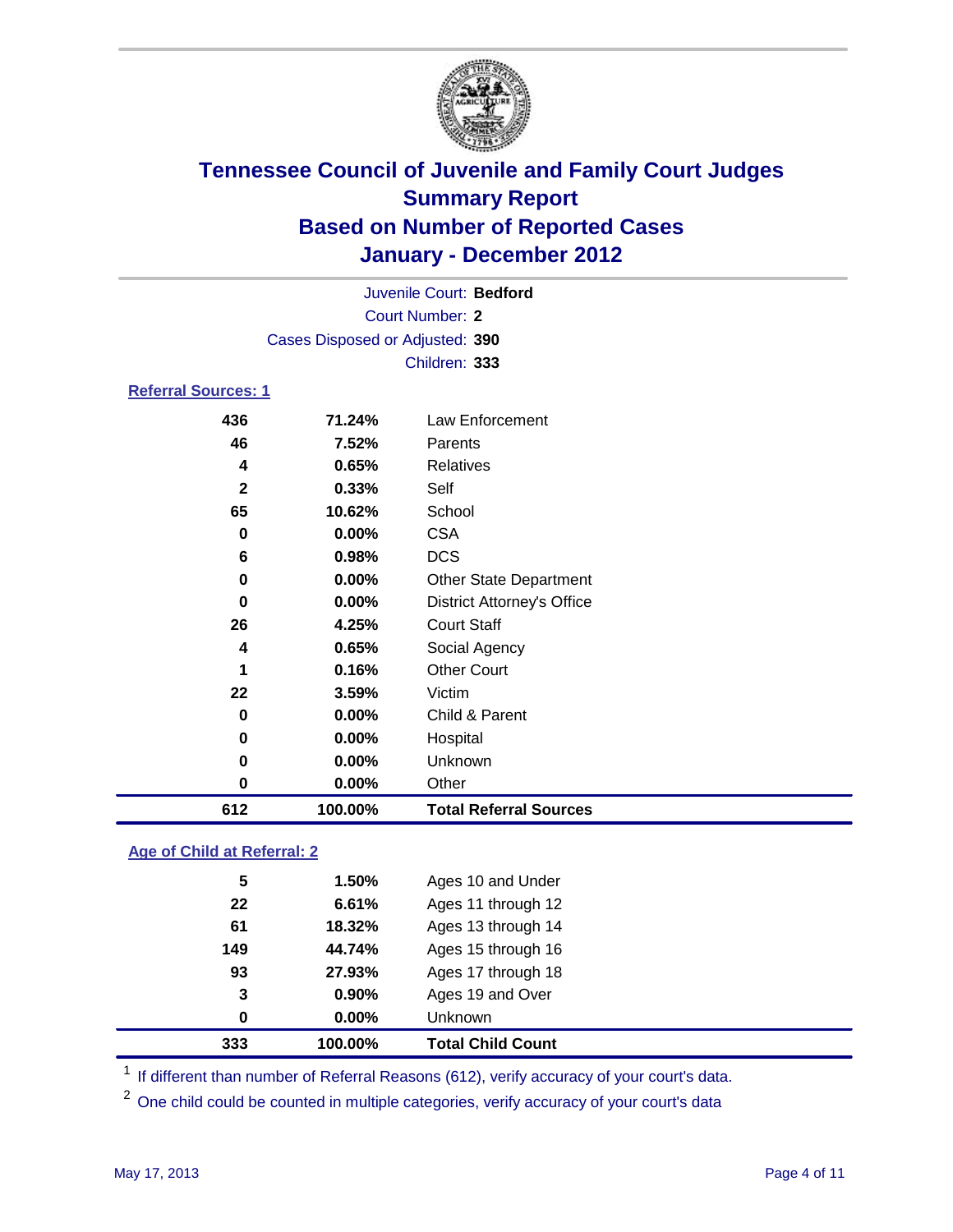

| Juvenile Court: Bedford                 |                                 |                          |  |  |
|-----------------------------------------|---------------------------------|--------------------------|--|--|
| <b>Court Number: 2</b>                  |                                 |                          |  |  |
|                                         | Cases Disposed or Adjusted: 390 |                          |  |  |
|                                         |                                 | Children: 333            |  |  |
| Sex of Child: 1                         |                                 |                          |  |  |
| 206                                     | 61.86%                          | Male                     |  |  |
| 127                                     | 38.14%                          | Female                   |  |  |
| 0                                       | 0.00%                           | Unknown                  |  |  |
| 333                                     | 100.00%                         | <b>Total Child Count</b> |  |  |
| Race of Child: 1                        |                                 |                          |  |  |
| 280                                     | 84.08%                          | White                    |  |  |
| 43                                      | 12.91%                          | African American         |  |  |
| 1                                       | 0.30%                           | Native American          |  |  |
| 1                                       | 0.30%                           | Asian                    |  |  |
| 3                                       | 0.90%                           | Mixed                    |  |  |
| 5                                       | 1.50%                           | Unknown                  |  |  |
| 333                                     | 100.00%                         | <b>Total Child Count</b> |  |  |
| <b>Hispanic Origin: 1</b>               |                                 |                          |  |  |
| 46                                      | 13.81%                          | Yes                      |  |  |
| 287                                     | 86.19%                          | No                       |  |  |
| $\bf{0}$                                | 0.00%                           | Unknown                  |  |  |
| 333                                     | 100.00%                         | <b>Total Child Count</b> |  |  |
| <b>School Enrollment of Children: 1</b> |                                 |                          |  |  |
| 323                                     | 97.00%                          | Yes                      |  |  |
| 10                                      | 3.00%                           | <b>No</b>                |  |  |
| $\mathbf 0$                             | 0.00%                           | Unknown                  |  |  |
| 333                                     | 100.00%                         | <b>Total Child Count</b> |  |  |

One child could be counted in multiple categories, verify accuracy of your court's data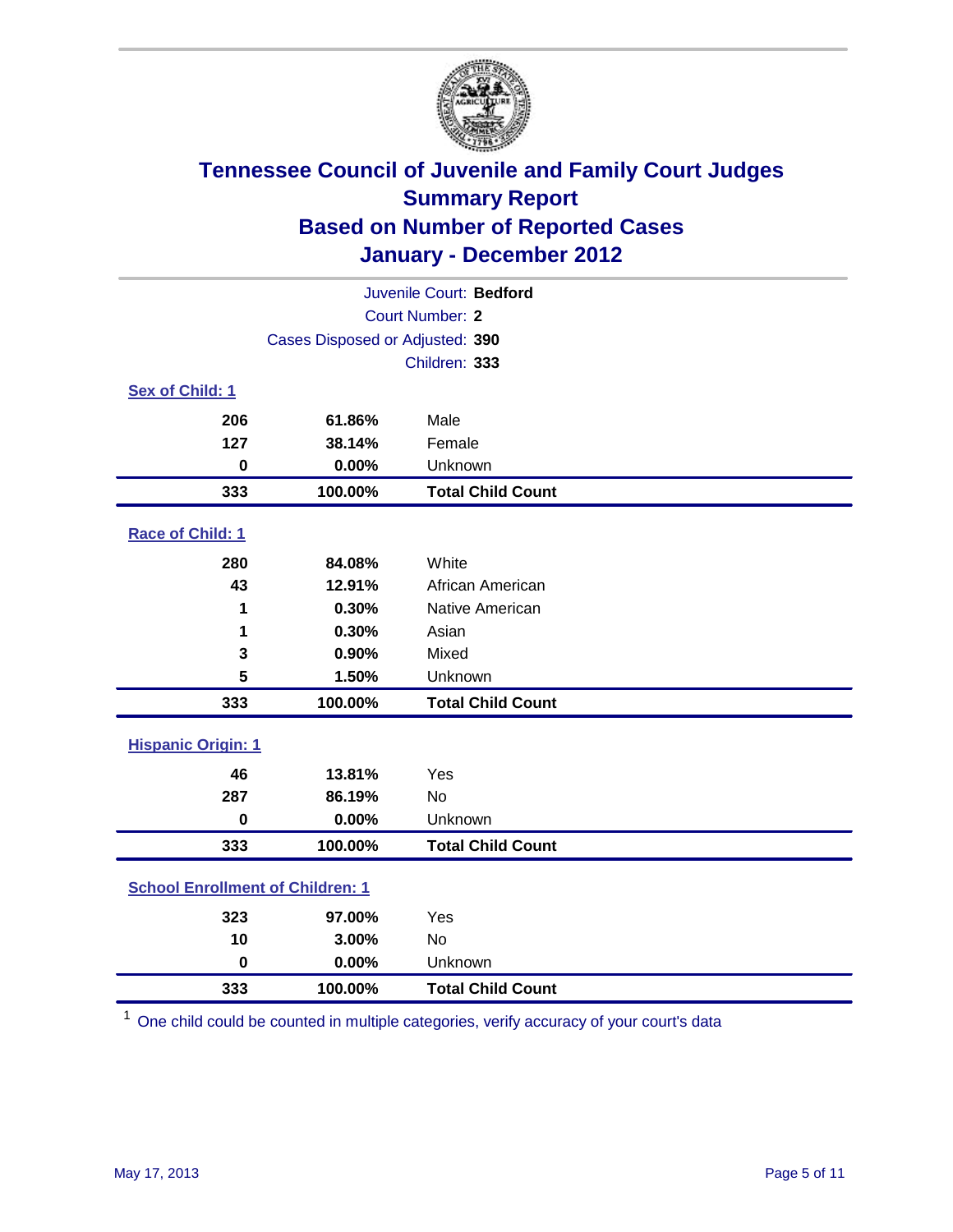

Court Number: **2** Juvenile Court: **Bedford** Cases Disposed or Adjusted: **390** Children: **333**

#### **Living Arrangement of Child at Time of Referral: 1**

| 333 | 100.00%  | <b>Total Child Count</b>     |
|-----|----------|------------------------------|
|     | 0.30%    | Other                        |
| 0   | $0.00\%$ | Unknown                      |
| 0   | $0.00\%$ | Independent                  |
| 3   | $0.90\%$ | In an Institution            |
| 1   | $0.30\%$ | In a Residential Center      |
| 4   | 1.20%    | In a Group Home              |
| 10  | $3.00\%$ | With Foster Family           |
| 3   | 0.90%    | With Adoptive Parents        |
| 11  | $3.30\%$ | <b>With Relatives</b>        |
| 36  | 10.81%   | With Father                  |
| 147 | 44.14%   | With Mother                  |
| 28  | 8.41%    | With Mother and Stepfather   |
| 6   | 1.80%    | With Father and Stepmother   |
| 83  | 24.92%   | With Both Biological Parents |

#### **Type of Detention: 2**

| 390 | 100.00%  | <b>Total Detention Count</b> |  |
|-----|----------|------------------------------|--|
| 0   | 0.00%    | Other                        |  |
| 297 | 76.15%   | Does Not Apply               |  |
| 0   | $0.00\%$ | Unknown                      |  |
| 0   | $0.00\%$ | Psychiatric Hospital         |  |
| 0   | 0.00%    | Jail - No Separation         |  |
| 0   | $0.00\%$ | Jail - Partial Separation    |  |
| 0   | $0.00\%$ | Jail - Complete Separation   |  |
| 92  | 23.59%   | Juvenile Detention Facility  |  |
| 1   | 0.26%    | Non-Secure Placement         |  |
|     |          |                              |  |

<sup>1</sup> One child could be counted in multiple categories, verify accuracy of your court's data

<sup>2</sup> If different than number of Cases (390) verify accuracy of your court's data.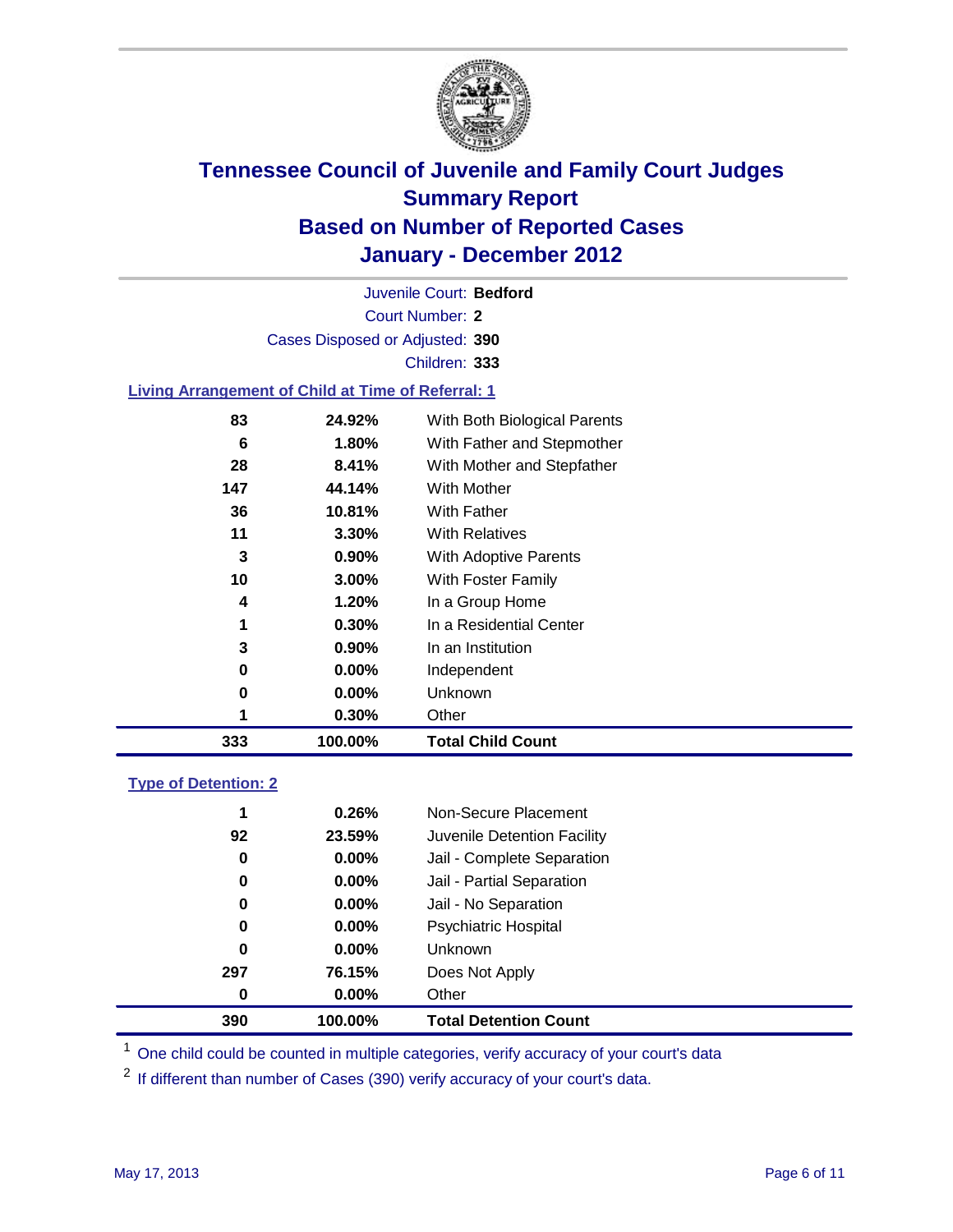

| Juvenile Court: Bedford                            |                                 |                                      |  |  |  |  |
|----------------------------------------------------|---------------------------------|--------------------------------------|--|--|--|--|
|                                                    | <b>Court Number: 2</b>          |                                      |  |  |  |  |
|                                                    | Cases Disposed or Adjusted: 390 |                                      |  |  |  |  |
|                                                    | Children: 333                   |                                      |  |  |  |  |
| <b>Placement After Secure Detention Hearing: 1</b> |                                 |                                      |  |  |  |  |
| 6                                                  | 1.54%                           | Returned to Prior Living Arrangement |  |  |  |  |
| 85                                                 | 21.79%                          | Juvenile Detention Facility          |  |  |  |  |
| $\bf{0}$                                           | 0.00%                           | Jail                                 |  |  |  |  |
| $\bf{0}$                                           | 0.00%                           | Shelter / Group Home                 |  |  |  |  |
| 0                                                  | 0.00%                           | <b>Foster Family Home</b>            |  |  |  |  |
| $\bf{0}$                                           | 0.00%                           | Psychiatric Hospital                 |  |  |  |  |
| U                                                  | 0.00%                           | Unknown                              |  |  |  |  |
| 299                                                | 76.67%                          | Does Not Apply                       |  |  |  |  |
| $\mathbf 0$                                        | 0.00%                           | Other                                |  |  |  |  |
| 390                                                | 100.00%                         | <b>Total Placement Count</b>         |  |  |  |  |
| <b>Intake Actions: 2</b>                           |                                 |                                      |  |  |  |  |
|                                                    |                                 |                                      |  |  |  |  |
| 522                                                | 85.29%                          | <b>Petition Filed</b>                |  |  |  |  |
| 1                                                  | 0.16%                           | <b>Motion Filed</b>                  |  |  |  |  |
| 77                                                 | 12.58%                          | <b>Citation Processed</b>            |  |  |  |  |
| 0                                                  | 0.00%                           | Notification of Paternity Processed  |  |  |  |  |
| 5                                                  | 0.82%                           | Scheduling of Judicial Review        |  |  |  |  |
| 5                                                  | 0.82%                           | Scheduling of Administrative Review  |  |  |  |  |
| 0                                                  | 0.00%                           | Scheduling of Foster Care Review     |  |  |  |  |
| $\bf{0}$                                           | 0.00%                           | <b>Unknown</b>                       |  |  |  |  |
| 0                                                  | 0.00%                           | Does Not Apply                       |  |  |  |  |
| 2                                                  | 0.33%                           | Other                                |  |  |  |  |
| 612                                                | 100.00%                         | <b>Total Intake Count</b>            |  |  |  |  |

<sup>1</sup> If different than number of Cases (390) verify accuracy of your court's data.

<sup>2</sup> If different than number of Referral Reasons (612), verify accuracy of your court's data.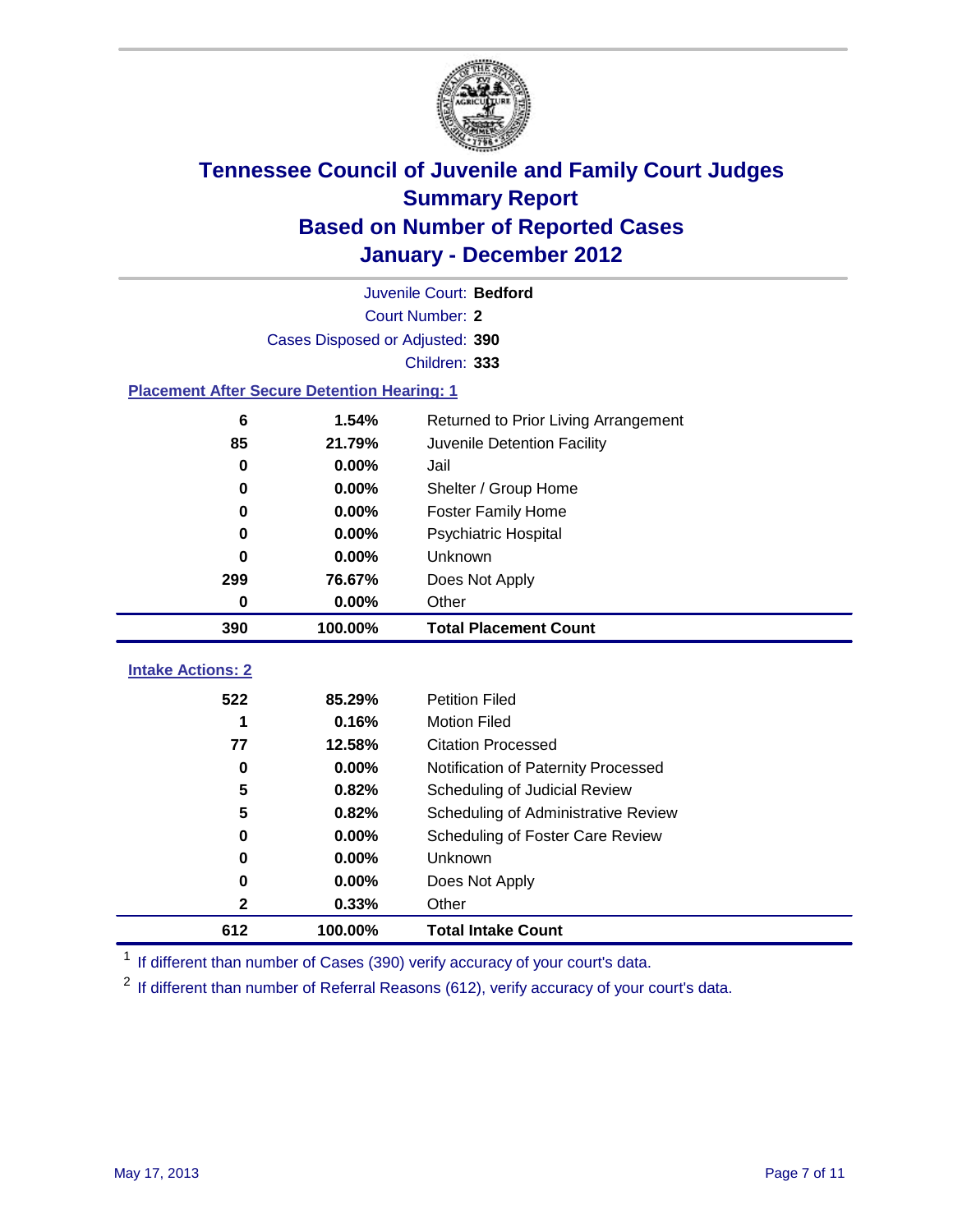

Court Number: **2** Juvenile Court: **Bedford** Cases Disposed or Adjusted: **390** Children: **333**

#### **Last Grade Completed by Child: 1**

| $\bf{0}$ | 0.00%   | Too Young for School     |
|----------|---------|--------------------------|
| 0        | 0.00%   | Preschool                |
| 1        | 0.30%   | Kindergarten             |
| 0        | 0.00%   | 1st Grade                |
| 0        | 0.00%   | 2nd Grade                |
| 1        | 0.30%   | 3rd Grade                |
| 4        | 1.20%   | 4th Grade                |
| 7        | 2.10%   | 5th Grade                |
| 16       | 4.80%   | 6th Grade                |
| 28       | 8.41%   | 7th Grade                |
| 43       | 12.91%  | 8th Grade                |
| 66       | 19.82%  | 9th Grade                |
| 88       | 26.43%  | 10th Grade               |
| 64       | 19.22%  | 11th Grade               |
| 12       | 3.60%   | 12th Grade               |
| $\bf{0}$ | 0.00%   | Non-Graded Special Ed    |
| $\bf{0}$ | 0.00%   | <b>GED</b>               |
| 3        | 0.90%   | Graduated                |
| 0        | 0.00%   | Never Attended School    |
| 0        | 0.00%   | Unknown                  |
| $\bf{0}$ | 0.00%   | Other                    |
| 333      | 100.00% | <b>Total Child Count</b> |

### **Enrolled in Special Education: 1**

One child could be counted in multiple categories, verify accuracy of your court's data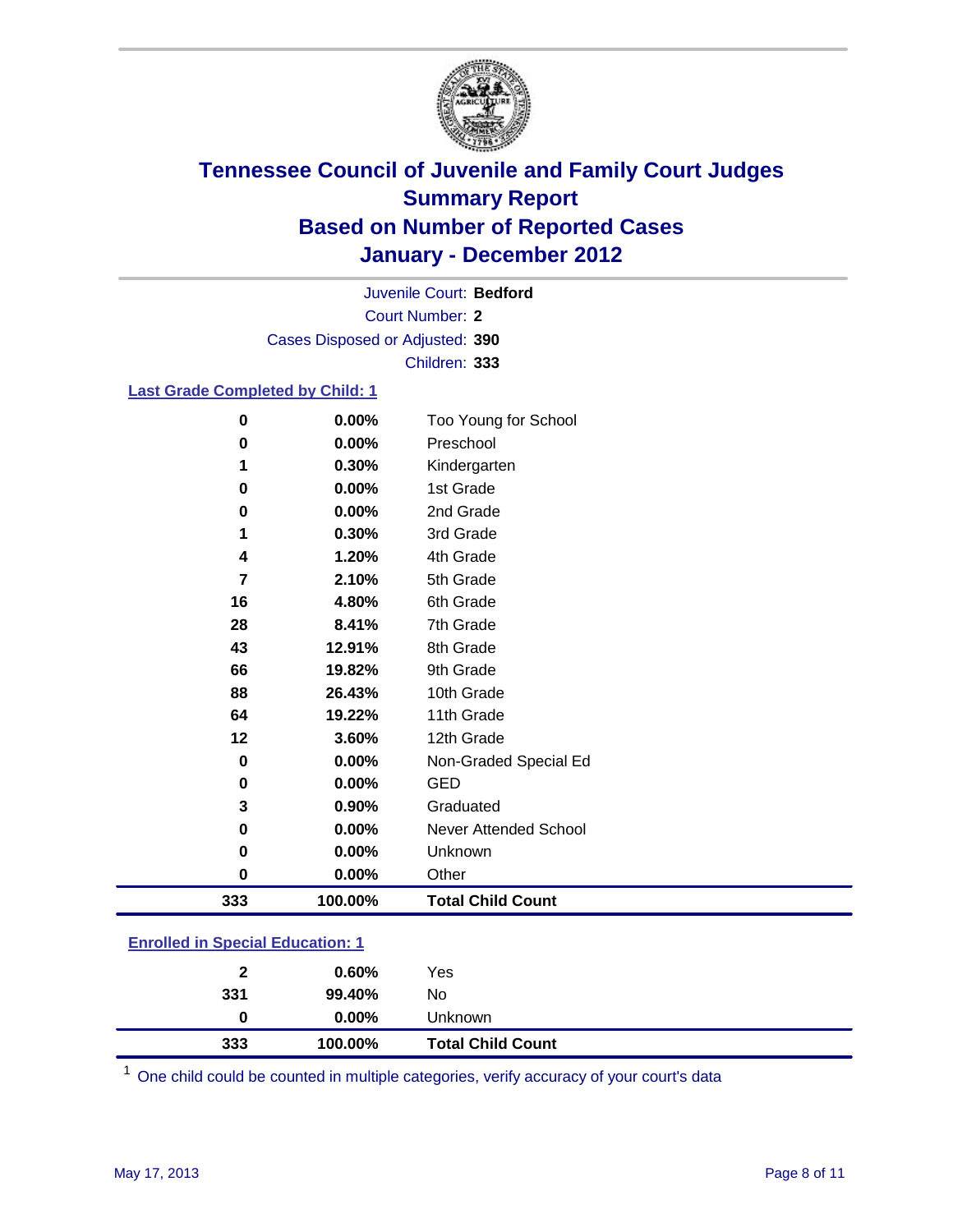

| Juvenile Court: Bedford      |                                 |                           |  |  |
|------------------------------|---------------------------------|---------------------------|--|--|
|                              | Court Number: 2                 |                           |  |  |
|                              | Cases Disposed or Adjusted: 390 |                           |  |  |
|                              | Children: 333                   |                           |  |  |
| <b>Action Executed By: 1</b> |                                 |                           |  |  |
| 606                          | 99.02%                          | Judge                     |  |  |
| 0                            | 0.00%                           | Magistrate                |  |  |
| 6                            | 0.98%                           | <b>YSO</b>                |  |  |
| 0                            | 0.00%                           | Other                     |  |  |
| 0                            | 0.00%                           | Unknown                   |  |  |
| 612                          | 100.00%                         | <b>Total Action Count</b> |  |  |

### **Formal / Informal Actions: 1**

| 79           | 12.91%   | Dismissed                                        |
|--------------|----------|--------------------------------------------------|
| 165          | 26.96%   | Retired / Nolle Prosequi                         |
| 197          | 32.19%   | <b>Complaint Substantiated Delinquent</b>        |
| 66           | 10.78%   | <b>Complaint Substantiated Status Offender</b>   |
| 1            | 0.16%    | <b>Complaint Substantiated Dependent/Neglect</b> |
| 0            | $0.00\%$ | <b>Complaint Substantiated Abused</b>            |
| 0            | 0.00%    | <b>Complaint Substantiated Mentally III</b>      |
| 7            | 1.14%    | Informal Adjustment                              |
| 0            | $0.00\%$ | <b>Pretrial Diversion</b>                        |
| $\mathbf{2}$ | 0.33%    | <b>Transfer to Adult Court Hearing</b>           |
| $\mathbf{2}$ | 0.33%    | Charges Cleared by Transfer to Adult Court       |
| 0            | $0.00\%$ | Special Proceeding                               |
| $\bf{0}$     | $0.00\%$ | <b>Review Concluded</b>                          |
| 93           | 15.20%   | Case Held Open                                   |
| 0            | $0.00\%$ | Other                                            |
| 0            | $0.00\%$ | <b>Unknown</b>                                   |
| 612          | 100.00%  | <b>Total Action Count</b>                        |

<sup>1</sup> If different than number of Referral Reasons (612), verify accuracy of your court's data.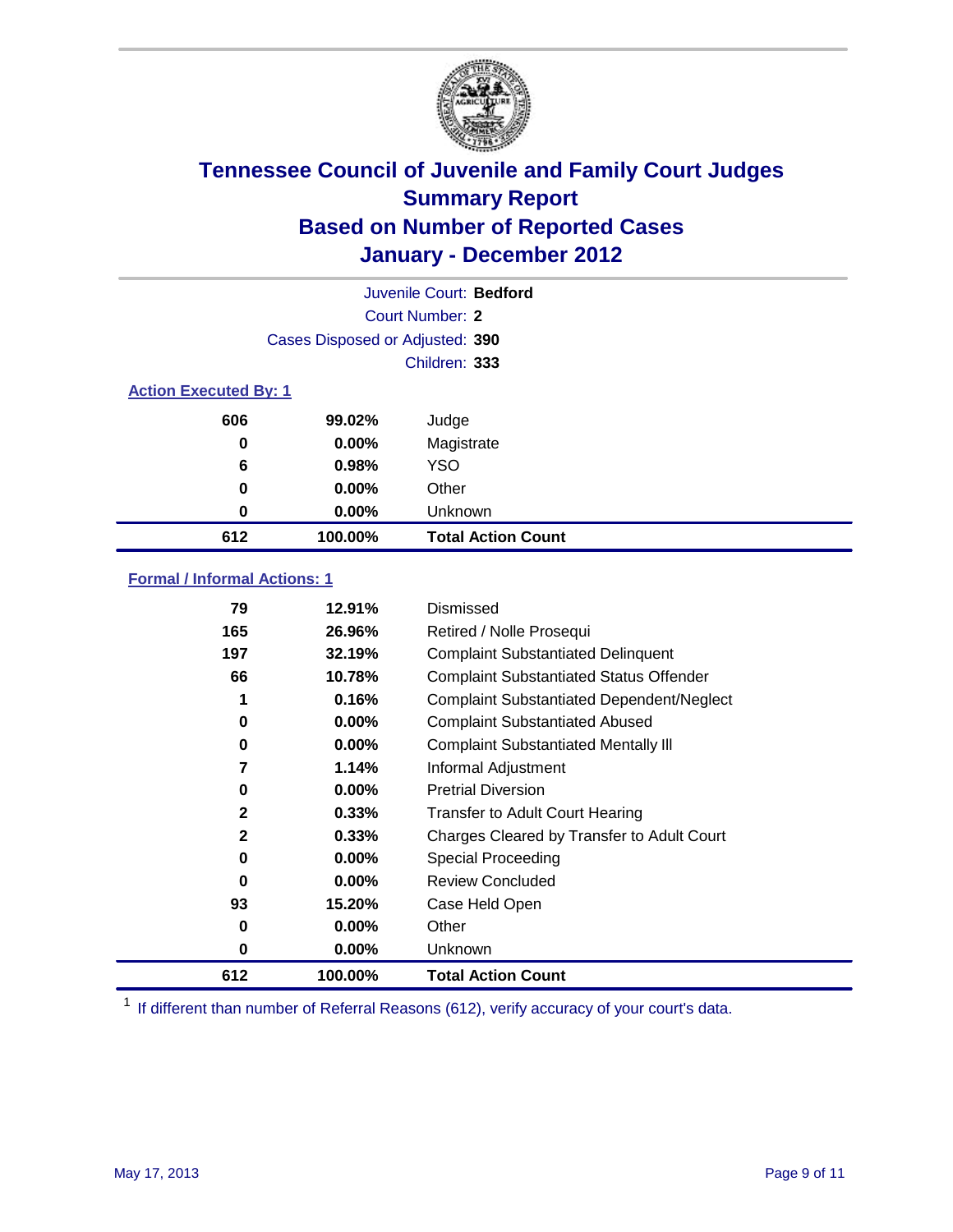

|                       |                                 | Juvenile Court: Bedford                               |
|-----------------------|---------------------------------|-------------------------------------------------------|
|                       |                                 | <b>Court Number: 2</b>                                |
|                       | Cases Disposed or Adjusted: 390 |                                                       |
|                       |                                 | Children: 333                                         |
| <b>Case Outcomes:</b> |                                 | There can be multiple outcomes for one child or case. |
| 45                    | 9.09%                           | <b>Case Dismissed</b>                                 |
| 114                   | 23.03%                          | Case Retired or Nolle Prosequi                        |
| 4                     | 0.81%                           | Warned / Counseled                                    |
| 46                    | 9.29%                           | Held Open For Review                                  |
| 83                    | 16.77%                          | Supervision / Probation to Juvenile Court             |
| 0                     | 0.00%                           | <b>Probation to Parents</b>                           |
| 1                     | 0.20%                           | Referral to Another Entity for Supervision / Service  |
| 3                     | 0.61%                           | Referred for Mental Health Counseling                 |
| 0                     | 0.00%                           | Referred for Alcohol and Drug Counseling              |
| 0                     | 0.00%                           | <b>Referred to Alternative School</b>                 |
| 0                     | 0.00%                           | Referred to Private Child Agency                      |
| 36                    | 7.27%                           | Referred to Defensive Driving School                  |
| 0                     | 0.00%                           | Referred to Alcohol Safety School                     |
| 8                     | 1.62%                           | Referred to Juvenile Court Education-Based Program    |
| 0                     | 0.00%                           | Driver's License Held Informally                      |
| 0                     | 0.00%                           | <b>Voluntary Placement with DMHMR</b>                 |
| 0                     | 0.00%                           | <b>Private Mental Health Placement</b>                |
| 0                     | 0.00%                           | <b>Private MR Placement</b>                           |
| 0                     | 0.00%                           | Placement with City/County Agency/Facility            |
| 0                     | 0.00%                           | Placement with Relative / Other Individual            |
| 4                     | 0.81%                           | Fine                                                  |
| 10                    | 2.02%                           | <b>Public Service</b>                                 |
| 0                     | 0.00%                           | Restitution                                           |
| 0                     | 0.00%                           | <b>Runaway Returned</b>                               |
| 0                     | 0.00%                           | No Contact Order                                      |
| $\pmb{0}$             | 0.00%                           | Injunction Other than No Contact Order                |
| 0                     | 0.00%                           | <b>House Arrest</b>                                   |
| 0                     | 0.00%                           | <b>Court Defined Curfew</b>                           |
| 0                     | 0.00%                           | Dismissed from Informal Adjustment                    |
| 0                     | 0.00%                           | <b>Dismissed from Pretrial Diversion</b>              |
| 0                     | 0.00%                           | Released from Probation                               |
| 2                     | 0.40%                           | <b>Transferred to Adult Court</b>                     |
| 0                     | 0.00%                           | <b>DMHMR Involuntary Commitment</b>                   |